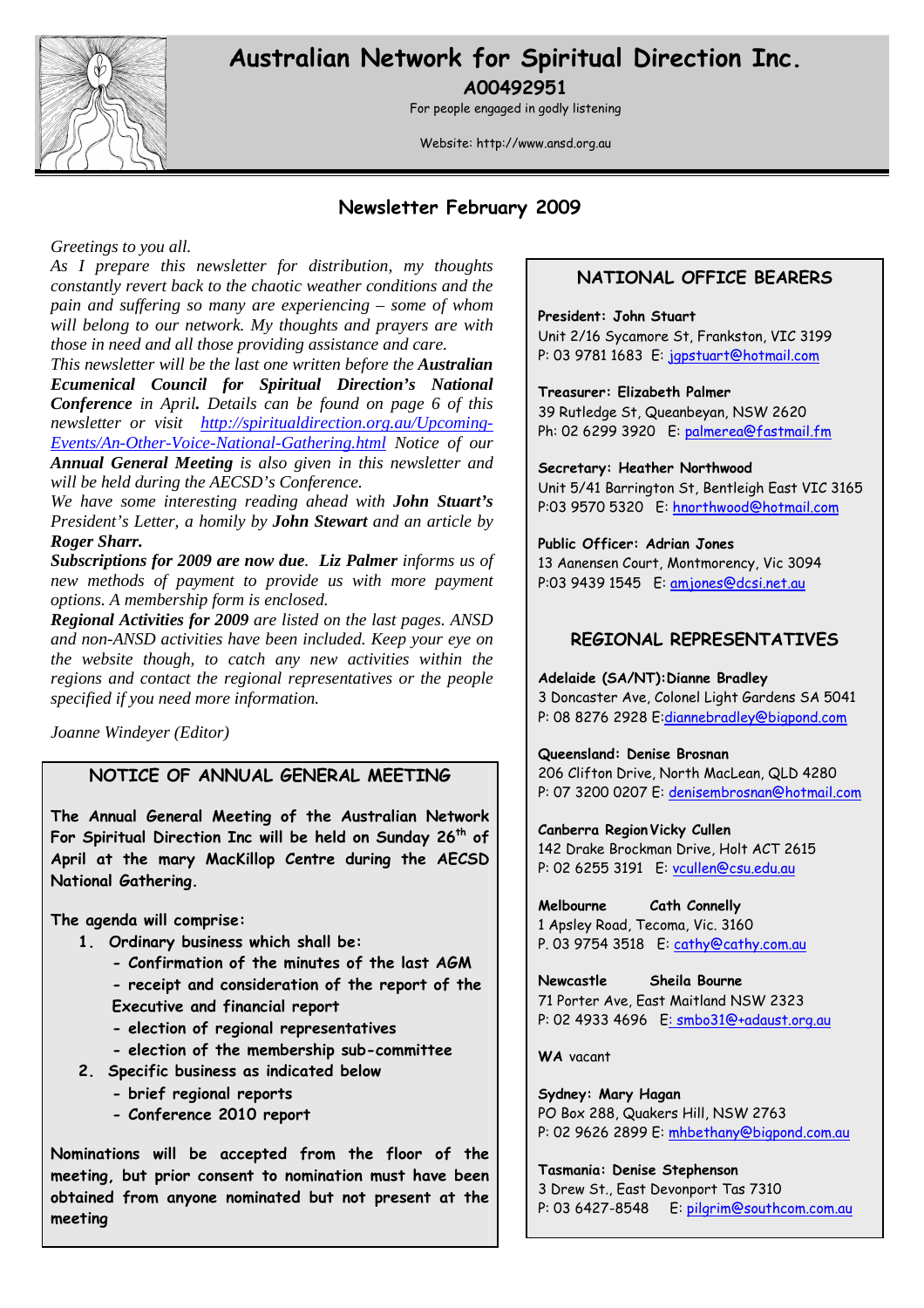## **President's Letter**

Justice Michael Kirby as he comes to the end of his illustrious career as a lawyer and judge recently delivered a powerful address at Griffiths University in Queensland. After all of his work he states quite simply that

> *"Love is the driver of all good things and the basis of our human rights"*

While he is very eloquent he is also very simple in the most honoured sense of the word. So much of our lives are infiltrated by the doctors of spin that when someone like Michael Kirby comes along we could miss the strength of his words because they are not surrounded by hype and spin.

In the last few months we have been called, as never before, to attend to the simplicity of life that Michael Kirby points to. With the meltdown of the financial system and the dysfunction of that entity called "the market" we have been called to attend to and address the question "What Really Matters?" Is it that important that I am able to get the latest LCD screen; does it matter that I can't get to my favourite destination? I know I would like all of these "things" and much more. But WHAT REALLY MATTERS?

About the same time Baz Luhrmann's film "Australia "came out. It was met by a luke warm critical response but by a blistering attack from Germaine Greer. Vitriol and contempt poured out from her towards Baz Luhrmann. This was followed by a thoughtful and well measured response to her, in the Age, by Marcia Langton, professor of indigenous studies at Melbourne University. What struck me about Marcia Langton's response was its reflective nature. There was none of the vitriol that Germaine Greer had poured on Luhrmann and also on Langton herself. She wove facts and personal history in an attempt to counter Greer. She seems to draw on what Michael Kirby was talking about in his address. At the end of the address he says

> *"When we take time to think about what our lives actually mean, we surely know how lucky we are if we still enjoy consciousness, rationally and love. But the greatest of these is love."*

How lucky we are in this country to have figures like Michael Kirby and Marcia Langton who have the capacity to depth life and point to "what really matters."

When we reflect on the ministry of spiritual direction isn't one of the main thrusts to walk side by side with our directees to help them discern "what really matters." This discovery of "what really matters" comes in the still small voice experienced by Elijah on the mountain or in the epiphany experienced by Merton on the intersection in Louisville, Kentucky where he "knew" that he was one with all people.

Mark Patrick Hederman, the newly elected Abbott of Glenstal Abbey in Limerick, commented at a course I attended in August that religions commit suicide when they look for inspiration from dogma. Surely the challenge for us in spiritual direction is to be very aware of where we find our inspiration. Paul in Corinthians does not point to dogma but to love. Jesus holds to love as our motivating force, not rules or regulations. We have seen how the dogma of the "market" has failed us miserably in our economic endeavours, so why would it be the inspiration in our Spiritual life?

The Irish poet Patrick Kavanagh in his poem "Having Confessed" gives us a hint where our inspiration might lie

*At the heart of the emotion, time Has its own work to do. We must not anticipate Or awaken for a moment. God cannot catch us Unless we stay in the unconscious room Of our hearts. We must be nothing, Nothing that God may make us something.* 

God must be allowed to surprise us.

Where can God surprise us? In Michael Kirby's reflections on life, in Marcia Langton's measured response, in Baz Luhrmann's attempt to get us to think with compassion about Aboriginal history, in Kavanagh's poetry. In the depth of Religious Imagination that is innate to us all.

And if you get the chance go and see Billy Elliott the Musical and Wicked. You may be surprised there as well!

#### **John Stuart (President)**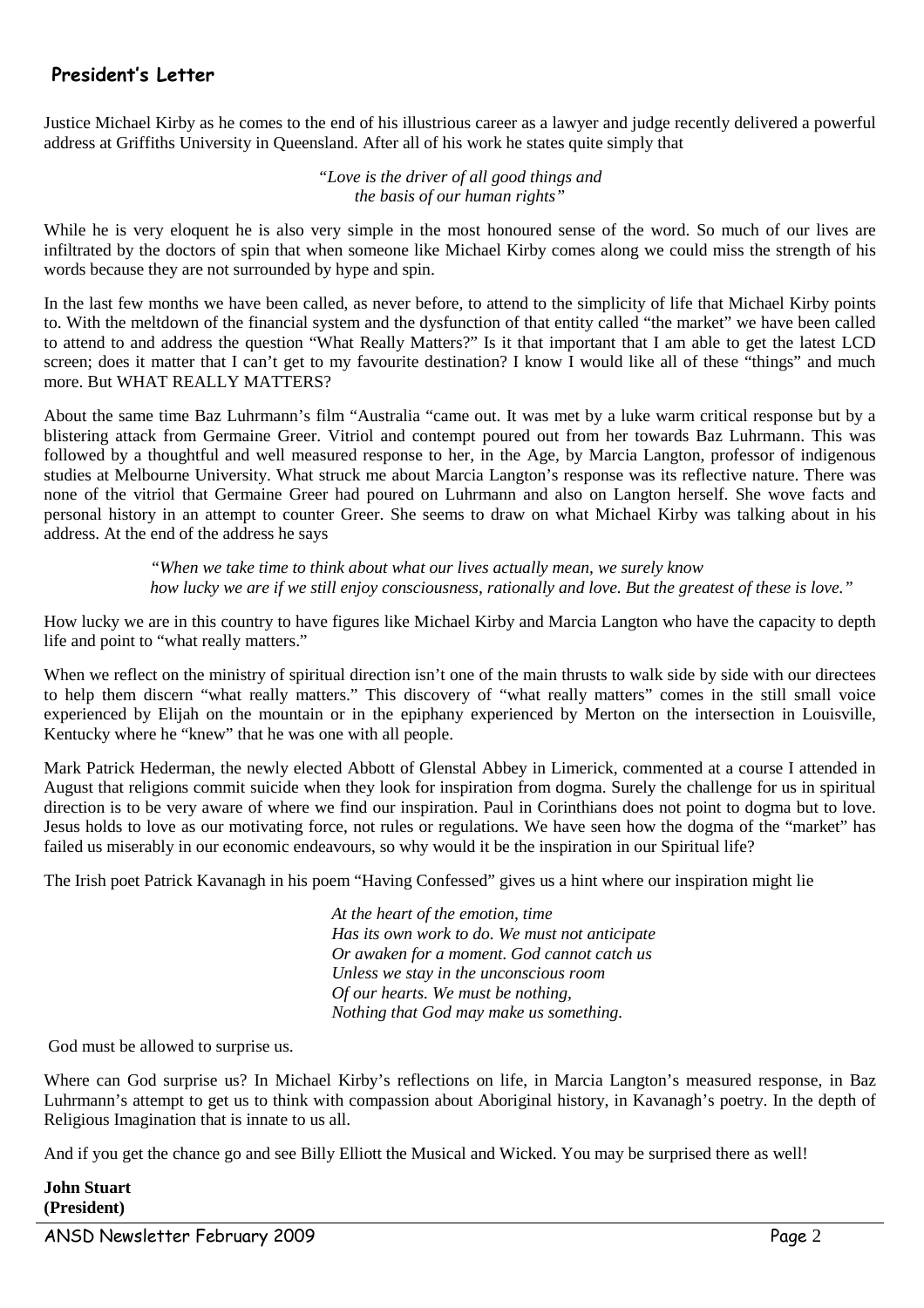## **Spiritual Direction Formation Program Homily at Graduation Eucharist - 27 November 2008**

The Australian writer on spirituality, David Tacey, published a book several years ago called *The Spirituality Revolution.*  He commenced with a reflection about the River Todd in Alice Springs during his childhood. For many years the river bed was dry and sandy. Then, after heavy rains it would flow like any other river. Tacey wrote:

*We were told by our geography teachers that the Todd River was actually flowing all the time, but that we could not see it. Just below the ground and beyond our sight, there were bodies of moving water or underground streams, and in times of flood the water-table would rise from its subterranean depths and become a visible river. Students and workers alike would cheer, whistle and applaud when the wall of water appeared. To the people of the town this was something of a mystical experience, a kind of apparition, and a dramatic event that brought excitement, interest and unity to the district.* 

It struck me when I first read it that this is a powerful image for the ministry of spiritual direction. There is this deep, hidden flow of water in each of us which from time to time gushes up and demands our attention. Spiritual direction is a way of paying attention to this inner spring of water – welcome it, explore it and learn to live in its life-giving qualities.

It's a helpful way of understanding the story we had in the gospel just now. Here is Jesus, the spiritual director, bringing his thirst to a place where people have come for water for centuries. His arrival coincides with a woman who is not someone he should speak with. As the story unfolds it gives us insights into how spiritual direction works. The woman moves from a literal understanding of the meaning of water to the symbolic; she gets the point that Jesus is himself the source of water; this leads her to deeper faith; she in turn embraces her mission to share her experience with her village and she brings them to faith.

Along the way she explores her longing for intimacy. She has tried, oh how she has tried, to have that need met in a series of relationships. And she is offered not a sense of judgment about her moral behaviour but a deep sadness that no person has satisfied her deepest thirst. Now she glimpses why. Jesus takes her seriously, she is accepted and listened to deeply, and she is drawn to leave behind her old choices and welcome some new ones. In all this faith is awakened in her and arises like the underground waters of the Todd River.

John's Gospel has water as one of its major themes carrying with it many layers of meaning. The Melbourne New Testament scholar Dorothy Lee says that John commonly speaks of water as quenching physical thirst, as cleansing the body and as part of childbirth. (Dorothy Lee 65) In this story each of these meanings is evident: Jesus and the woman have their thirst quenched; the woman experiences cleansing and freeing of her past actions and a new sense of who she is; and there is a new birth in her awakening to Jesus' identity and her faith in him. By the end the woman and those of us hearing her story know that what starts out as physical thirst turns out to be a metaphor for spiritual thirst. And the woman discovers, as Jesus says:

#### …*the water that I will give will become in them a spring of water gushing up to eternal life.*

What the woman seeks and finds is the water of wisdom – wisdom about who she is and who God is – wisdom flowing from the well of the Spirit, implanted in the heart by Jesus. No barrier of race or gender can stand in the way of such a gift.

It is a breathtaking, thrilling story just as spiritual direction is a breathtaking, thrilling adventure. Today we celebrate the journey we have shared with these dear people: Cath Connelly, Rob Culhane, Sandra Joyce, Catherine Mahedy, Philip Trouse, Jenny Whitlock, Margaret Houen, Barbara King and Jean Murray. They have all learned about thirst and they have explored the life giving water gushing inside them. They have deepened their knowledge of God as revealed in Jesus and in his Spirit, the true Director of us all. And now they leave to share in God's mission in the world – which is helping thirsty people discover the inner flow of God's water for themselves.

And that mission finds its best expression in the first reading we had just now. According to St John, the revelation of the glory of God on earth will be occasioned by rising waters of spiritual life:

*…then the angel showed me the river of the water of life, rising from the throne of God and of the Lamb, and flowing crystal clear down the middle of the city street. (Revelation 22.1)* 

Once again, this is the language of image, of metaphor and how full of meaning it is. In this country we find ourselves sinking deeper into the effects of a long drought. Parched land, gasping rivers, failing crops, shorter showers, drip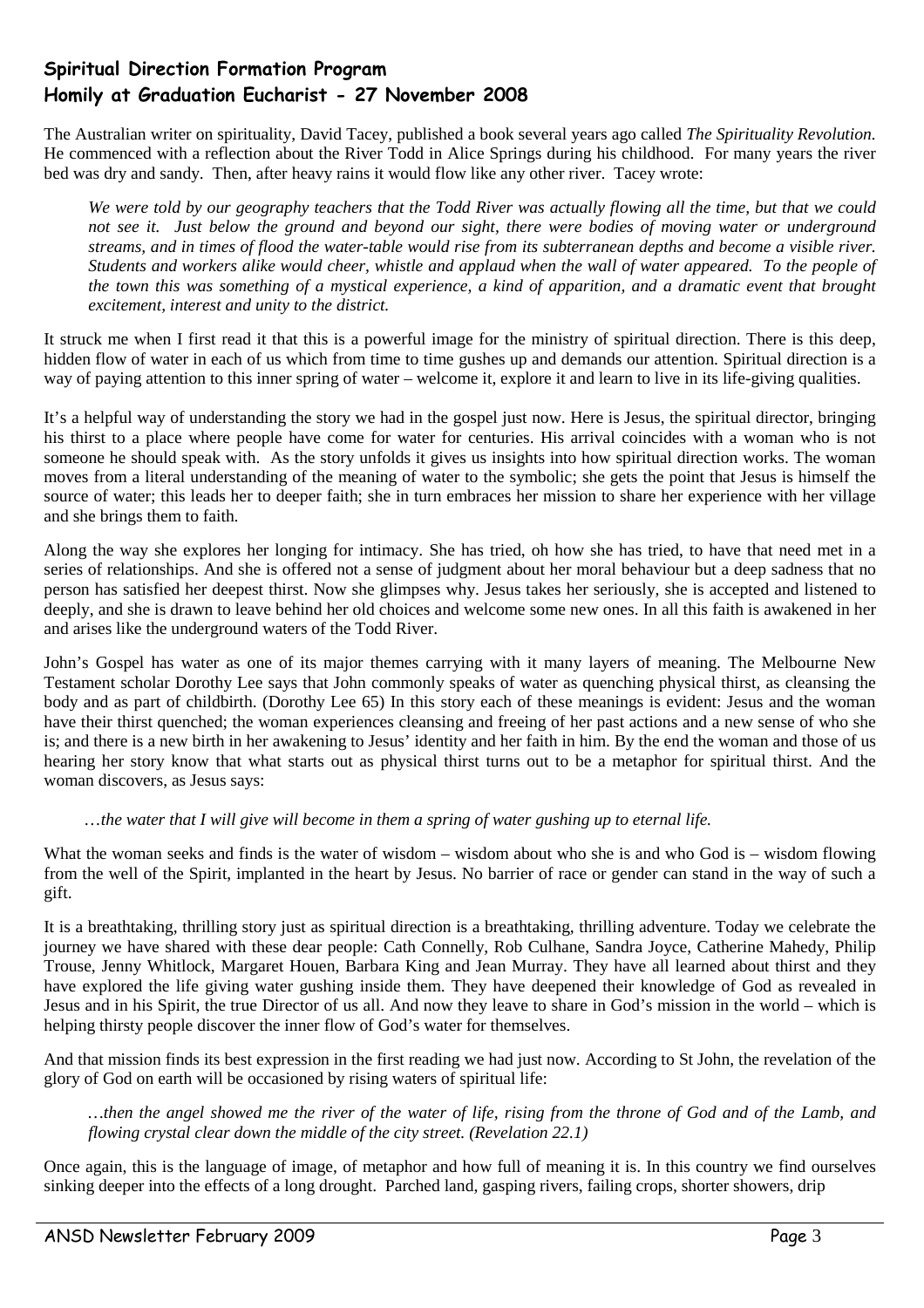systems in the garden – it all speaks of huge adjustments we are having to make to live with this new reality. In my prayers I often find myself thinking about this drought as a metaphor for our national life – in much the way John's gospel does. It's not just the land which is parched – it is the souls of many of my neighbours and friends. I listen to many, many stories in my spiritual direction ministry and I hear repeatedly people looking for direction, for healing, for refreshment. Like the Samaritan woman they have found their way to the well and they trust something will happen. And when it does it is truly miraculous. I find myself pondering what it would be like if that were to be our national experience: thirsty people enduring spiritual drought finding the source of water gushing up within them.

Is it too bold a claim that this might be the gift of spiritual direction to this nation? If we have discovered the sources of subterranean spiritual water – why would we want people to stay thirsty? Wouldn't we want to tell the people of our streets about this good news? The image of the water flowing from the temple down the street of the city continues:

*On either side of the river is the tree of life with its twelve kinds of fruit, producing its fruit each month; and the leaves of the tree are for the healing of the nations.* 

So this water we are splashing around in in our spiritual direction conversations, turns out to be God's offer of healing for the nations of the world.

What a calling! What a gift! What a privilege is ours to be at this well, with this God, in this Spirit and sent as agents of the healing of the nations. Are you up to it?

These friends we send out today are truly up to it, even if they carry some apprehension. We send them out with our deep gratitude to God for all they have learned and experienced during our journey together these years. We send them out assured of our continuing encouragement and support, trusting that God will continue to bless and direct them.

In addition to the voices of the Apostle John, David Tacey, Dorothy Lee and the many others who surround us on this wonderful occasion, listen to Judith Wright, the Australian poet:

> *Silence is the rock where I shall stand O when I strike it with my hand may the artesian water spring from that dark source I long to find.*

#### **John Stewart**

#### **Subscriptions**

#### **It is now possible to pay your subscription to the ANSD by direct deposit and internet banking as well as by cheque!**

I have discovered that some smaller institutions only allow the identification of a deposit by a reference number, so I have created a membership number for all of our members. If you are able to add your name that would be helpful, but please would everyone quote their membership number when making a deposit, as this is a unique identifier. Dropping me an email (palmerea@fastmail.fm) to tell me you have made a deposit would be an added precaution to make sure I know whose the money is!

Those who receive their Newsletter via Australia Post will have their membership number and subscription due date printed at the bottom of their address label.

I am adding membership number and due date to the name of those who will be receiving their Newsletter via email – I hope this works! (If not, email me for your membership number)

Details needed for making a direct deposit are as follows:

#### **Commonwealth Bank**

#### **BSB: 062 902**

#### **Account number: 00903865**

Please quote your membership number (and name or initials if possible) *Liz Palmer (treasurer)*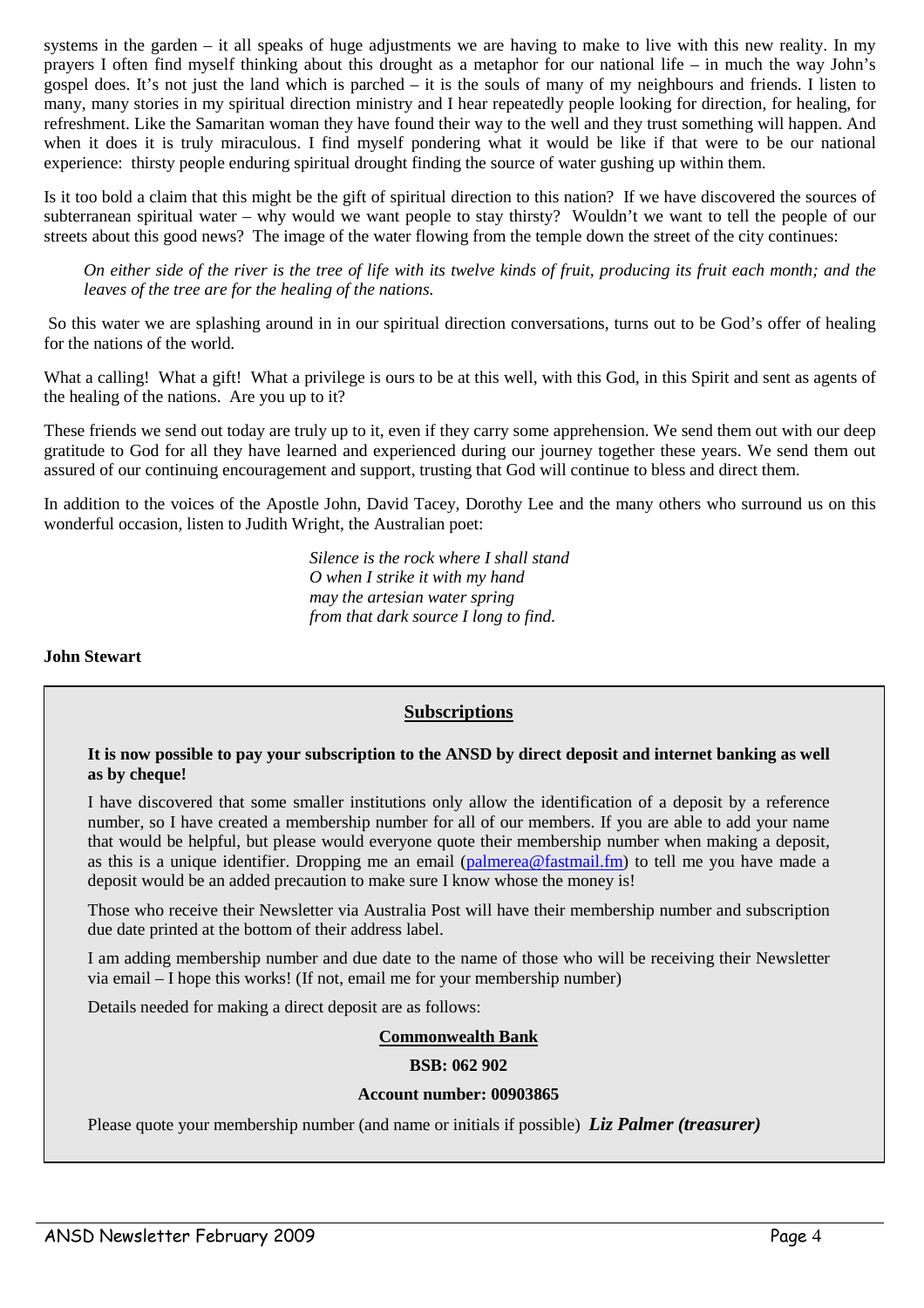## **LAUGHTER AND PRAYER**

Most human thought on the meaning and significance of laughter is immensely serious, and Henri Bergson's book on the subject must be in the running for the world's dullest monograph. The formal studies of our capacity to laugh are usually of a psychoanalytical nature and the theses are well known; we laugh in order to protect ourselves against the realities of pain and death (jokes of the banana skin variety) to ward off the self we cannot accept (the cruel jokes against other people that invariably say something central about our own personalities). Some would say that laughter makes temporary sense of a chaotic world and makes experience manageable; Hobbes speaks of it as a 'sudden glory' that reminds us of our infirmity.

But when we come to consider the place of laughter in our life with God there is something in the Christian mind that makes us feel a little uncomfortable. Perhaps it is the fault of the Bible. Laughter is a rare occurrence in Holy Writ and usually has sinister overtones. Sarah shakes with disbelief at the angels' promise, and the author of Hebrews joins in the joke by quietly observing that Abraham was as good as dead. (Please note that this is not good biblical criticism.) The psalmist sees God laughing his enemies to scorn, but we feel immediately chilled by the image and even embarrassed by it. There are jokes in the Old Testament but they are of the ominous and serious kind. (Surely the Samson saga is a joke? Delilah's recurring cry, 'Samson, the Philistines are upon you!' is a sort of antique vaudeville or farce.)

The well-meaning attempts to speak of Our Lord as a great humorist founder on the realization that the stories, in themselves, aren't really very funny. The idea of a camel clambering, humps and all, through a needle's eye, is absurd - but is it a joke? It does, after all, suggest a manner of life in which it remains impossible to see God.

We are now allowed to laugh in church; it's part of the new orthodoxy of being freed-up and non-stuffy. But why is it that we don't actually laugh as much as we used to do when it was bad religious manners? Has our new found freedom in religion been an exchange of one kind of solemnity for another? Over a century ago, Matthew Arnold warned of "...the earnest, prosaic, practical, austerely literal future when we shall all yawn in one another's faces with the dismallest, the most unimpeachable gravity".

Laughter is the ultimate weapon for either good or ill, and when it is used for good it points us to the truth that will always make us free. In a famous exchange between Eccles and Bloodnok in *The Goon Show,* the joke enables us to see the difference between time and eternity. Our laughter is a kind of short cut to a truth with which the Christian mind is very familiar; eternal life is not endless time but a way of talking about a relationship –

| Bloodnok:<br>Eccles: | You can't live forever, you know.<br>Oh no? You just watch me. |
|----------------------|----------------------------------------------------------------|
|                      | $long$ silence}                                                |
| Bloodnok:            | Well come on, I'm waiting!                                     |
| Eccles:              | I'm living forever as fast as I can.                           |

Such absurdity (the idea of living quickly) recalls the satire in much of Jesus' teaching; the lumbering camel, the unjust judge hounded by the widow, and his comment on the story of the much married woman who eventually died and had to face the prospect of eternal polygamy - all these absurd images make us consider if we are asking the right questions or looking at things in the right way. The ironic juxtaposition between the Father and the grump who would not get out of bed to help his friend until the noise became deafening, should make us laugh at the poverty of our vision.

The human capacity to laugh is an allegory of God's laughter, putting us in touch, for a moment, with the perfect perspective with which he sees the world continuously. When we laugh and keep the commandments we know, in little, what God's life is like. Laughter is a way of seeing.

It might also be a way of praying. Jesus' holy satire is an exuberant dance round the knowledge of his Father's love ("Do you give stones instead of bread? If only you knew what the Father would give you"). We share this exuberance when we share Christ's intercession before the Father and allow the Spirit to pray in us. At its deepest level we call it Joy, and many have been struck by its surprising nature, forever amazed at God's stealth. Joy is the experience of being on the receiving end of a Divine prank, being discovered in the places where we never looked. But on the fringes of this Joy there is laughter which always comes to our aid in the spiritual religious life (imaged perfectly by Peter Cook and Dudley Moore in the film *Bedazzled,* in their bizarre vision of nuns 'leaping to the Lord' on trampolines) and has saved many a true vocation. Not only has it prevented a person taking himself or herself too seriously; it has put that person in touch with the life of God to discover there a strengthening and sustaining joy, a laughter deeper than could possibly have been imagined.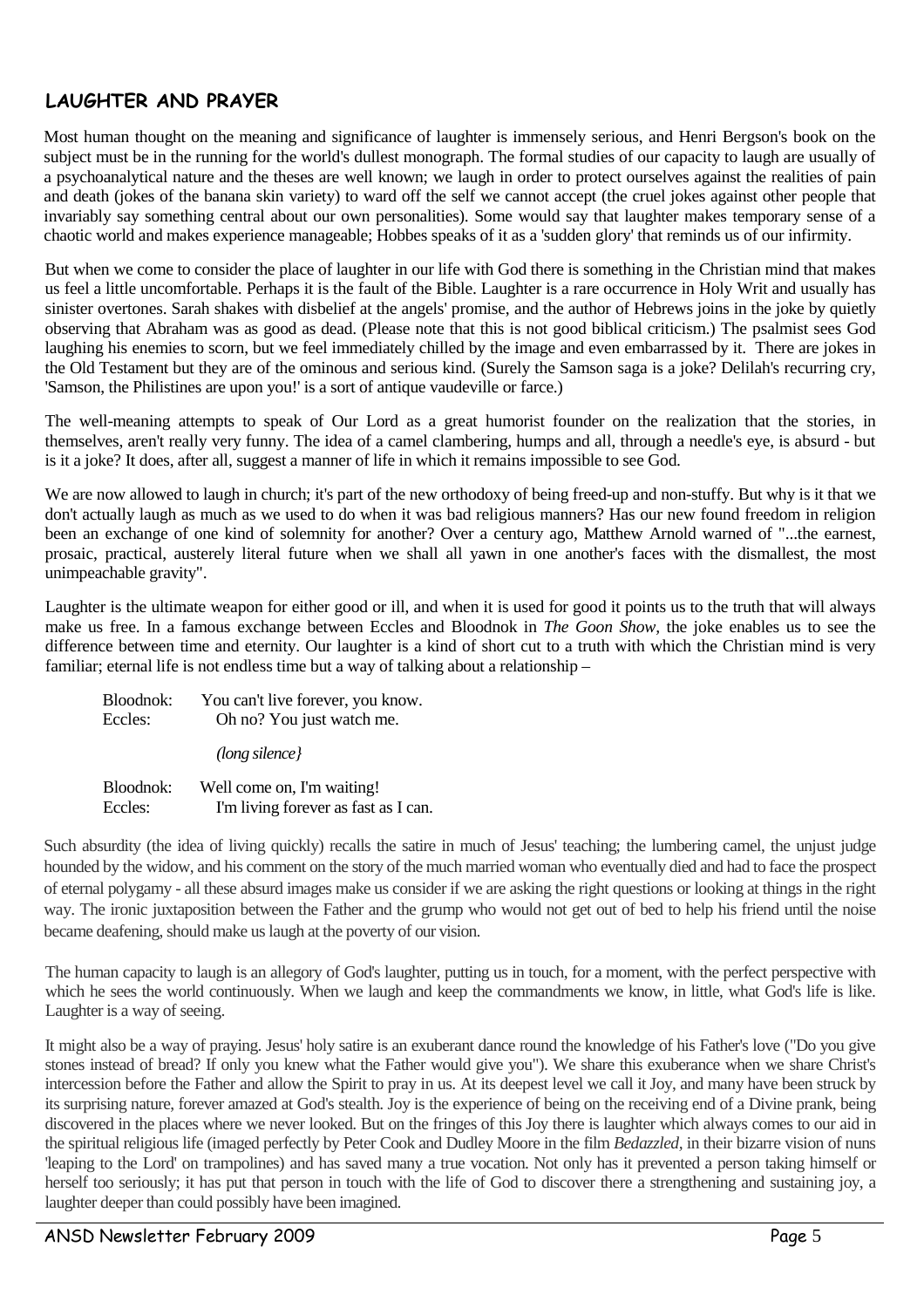As such it has been a kind of prayer enabling the soul to recapture the sense of wonder which is the basis both of laughter and of spirituality. The truly hilarious joke is always one about the human condition - living forever as fast as we can. It offers a new way of seeing what we know already and breaks through the screaming familiarities of life, encouraging us to come out into the light to know again that the imago Dei is also a fallen creature. The fractional delay that comes between the telling of a story and the laughter that follows it perhaps indicates the lovely shock we receive when we realize we are back on old, familiar and holy ground. T.S. Eliot puts it more seriously –

> *We shall not cease from exploration And the end of all our exploring Will be to arrive where we started And to know the place for the first time.*

This is always the function of comedy - to re-establish the relationship between our dust and God's glory and to discover that all the time we have been known with the deepest intimacy.

We hear the echoes of this 'way of return' in good laughter and we also know it in deep prayer. The habitual recollection where prayer grows is very much a business of living with what we know already and allowing ourselves to be drawn more deeply into it. The gnostic demand for the esoteric and spectacular in spiritual matters often reveals a lack of patience with God and an unwillingness to accept the changes in ourselves that 'knowing the place for the first time ' entails. The best jokes are the ones that endure and the ones we find we are always wanting to tell. The best prayer always leads us to see that 'all manner of thing shall be well' in spite of and sometimes because of the present circumstances.

Laughter admits us again to the central and abiding mystery of Resurrection, which is never God's way of playing a joke on people, but always with them, leading them further into the unlikely and finding it to be true. St Athanasius reminds us that Christ's work of reconciliation is done *in* people and not *to* them and who, but a god, could imagine such a piece of satire? Only God could think of the pattern that makes the angels sing for joy.

Is it irreverent to speak of laughter as a way of praying? Or the Resurrection as a Divine joke? Meister Eckhart says in a rare moment of clarity, *God laughs and plays in good deeds.* We find he does the same in good prayers.

#### **Roger Sharr**

## **An Other Voice A National Gathering of the Spiritual Direction Community of Australia**  This second gathering of the Spiritual Direction Community of Australia offers an opportunity for spiritual directors of all traditions to come together to listen deeply to some of the contemporary voices impacting our ministry today: • Listening to the Earth • Listening to a universally shared religious Spirit • Listening to the challenge of Nonviolence **The National Gathering -**  Friday evening 24 – Sunday afternoon 26 April 2009 will be preceded by a **Formators' Day** Thursday evening 23 – Friday afternoon 24 April 2009 **VENUE** Mary MacKillop Place Hospitality and Conference Centre Mount St North Sydney 2059 For further information contact: Anne Lane PBVM 49 Park Road BURWOOD NSW 2134P. (02) 9701 0215 Email: annelane@ozemail.com.au **http://spiritualdirection.org.au**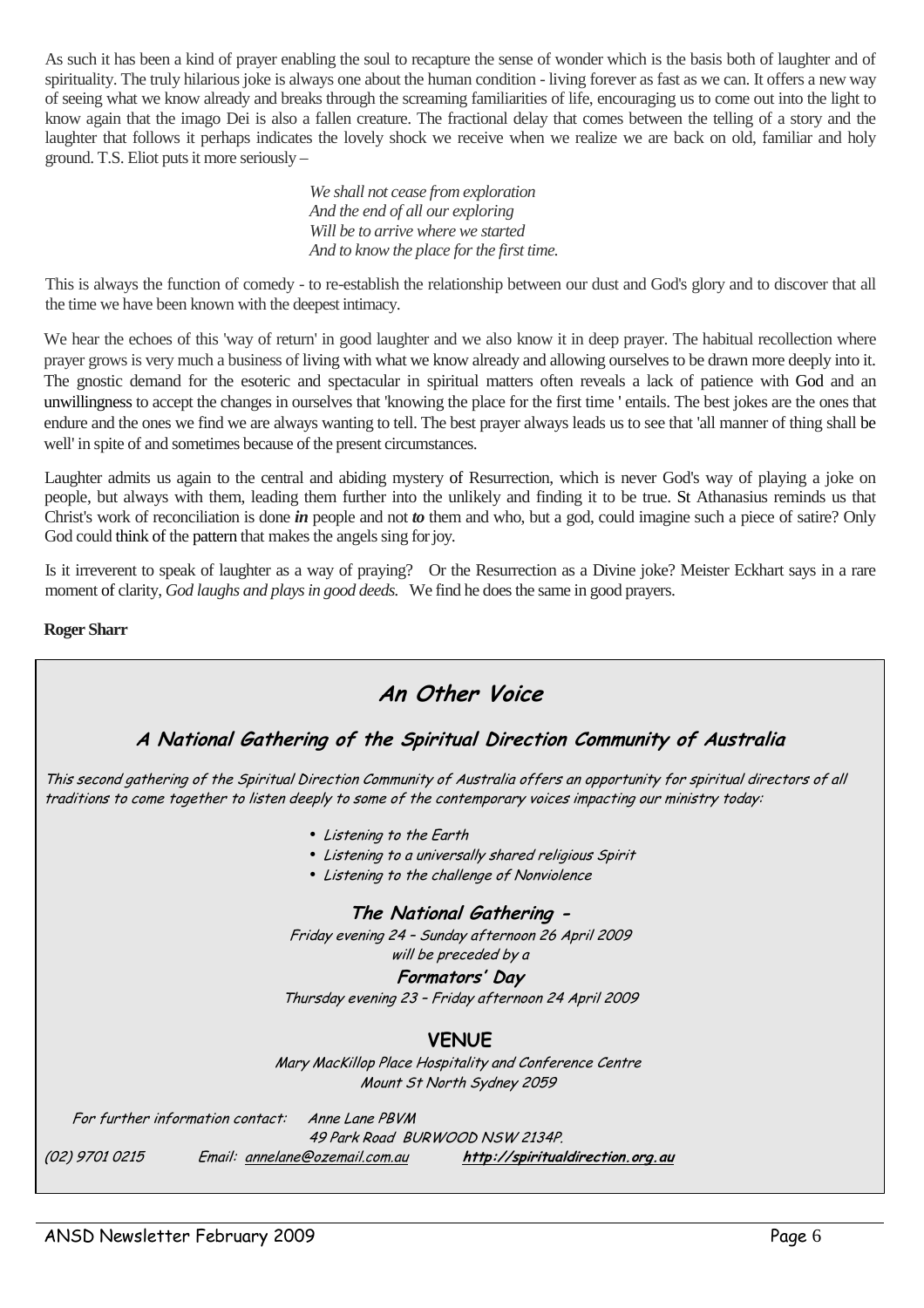## **What's On in 2009**

## **Sydney**

This year the Sydney group have decided to trial Friday afternoon meetings as some member found the Saturday times clashed with their own Church/family commitments. We will review after a few gatherings to see if this works! Our dates for meetings are as follows -

 February 20th April 3rd (Conference at Nth Sydney also in April) May 8th June 19th July 31st September 11th October 23rd December 4th The group meets on Friday at 1pm at St Joseph's Centre for Reflective Living, 64 MacKillop Drive, Baulkham Hills. Please contact Mary Hagan PO Box 288, Quakers Hill, NSW 2763 P: 02 9626 2899 E: **mhbethany@bigpond.com.au** for more details.

## **Newcastle**

|                                                   |                                                                        | Central Coast Course in Spiritual Direction held at St Joseph Retreat Centre, Kincumber.               |  |
|---------------------------------------------------|------------------------------------------------------------------------|--------------------------------------------------------------------------------------------------------|--|
| February 27                                       | March 1, Eileen Glass will be speaking on L'Arche.                     |                                                                                                        |  |
| May 15-17                                         | Sue Dunbar will be speaking on Connection Physicality and Spirituality |                                                                                                        |  |
| August 21-23                                      | Ian Palmer speaking on Male Spirituality                               |                                                                                                        |  |
| November 13-15                                    | will be on the topic of Icons                                          |                                                                                                        |  |
| ANSD Days held at St James Morpeth 10 am - 3.30pm |                                                                        |                                                                                                        |  |
| February 14                                       | Liz Callen on Wonder and Awe                                           |                                                                                                        |  |
| June 13                                           | John Devereux on Confronting deatha discussion                         |                                                                                                        |  |
| August 1                                          | Jo Windeyer on Sophia, Fount of Wisdom                                 |                                                                                                        |  |
| October 24                                        | Gwen Vale on Women Mystics                                             |                                                                                                        |  |
|                                                   |                                                                        | Quiet Weekends for Women held at Stoud Monastery and at Hartzer Park, Bowral with presenters Elizabeth |  |
| Palmer and Gwen Vale                              |                                                                        |                                                                                                        |  |
| February 21-22                                    | at Bowral                                                              | Women Mystics                                                                                          |  |
| May 29-31                                         | at Stroud                                                              | Towards Freedom                                                                                        |  |
| September 18-20                                   | at Bowral                                                              | In the Image Of the Creator                                                                            |  |
| Oct 30 - Nov 1                                    | at Stroud                                                              | Wisdom's Daughters                                                                                     |  |

Please contact Sheila Bourne, 71 Porter Ave, East Maitland NSW 2323 P: 02 4933 4696 E: **smbo31@+adaust.org.au** for more details for any of these events.

## **Queensland**

## ANSD Events

February 14 Kathryn Houston on Christian Meditation at St Peter's Anglican Church, Charlotte Street, WYNNUM. March 17 (evening) Patrick Oliver Dreams and Spiritual Direction Venue: St Clements-on-the-Hill, Anglican Church, Eudunda St, STAFFORD.

April 18 – Lucy Tierney Enneagram Wisdom Frameworks as a tool for deep life-enriching reflection. Venue: The Sisters of the Sacred Advent (SSA), Community House 34 Lapraik Street, ALBION.

July 21 (evening) Lynne Cain and Alison Dorman will introduce the main principles of Theological Reflection. Upstairs Room, St John's Lutheran Church, Cnr Oxley Rd & Clewly St, /CORINDA

August 15 – Lyn Dunn and Denise Brosnan on Spirituality and Living with a Life Threatening Illness Venue: Holy Rood Anglican Church Oxenford-Tamborine Rd, OXENFORD.

October 13 (evening) – Aubrey Podlich A Spirituality of Place. Venue: Upstairs room. St John's Lutheran Church Cnr Oxley Rd & Clewly St, CORINDA

November 21 – A reflection on the journey of this year and planning for 2010. Bring your ideas and suggestions for topics and presenters (with contact details please) for the 2010 Program. Venue: Upstairs room. St John's Lutheran Church, Cnr Oxley Rd & Clewly St, CORINDA